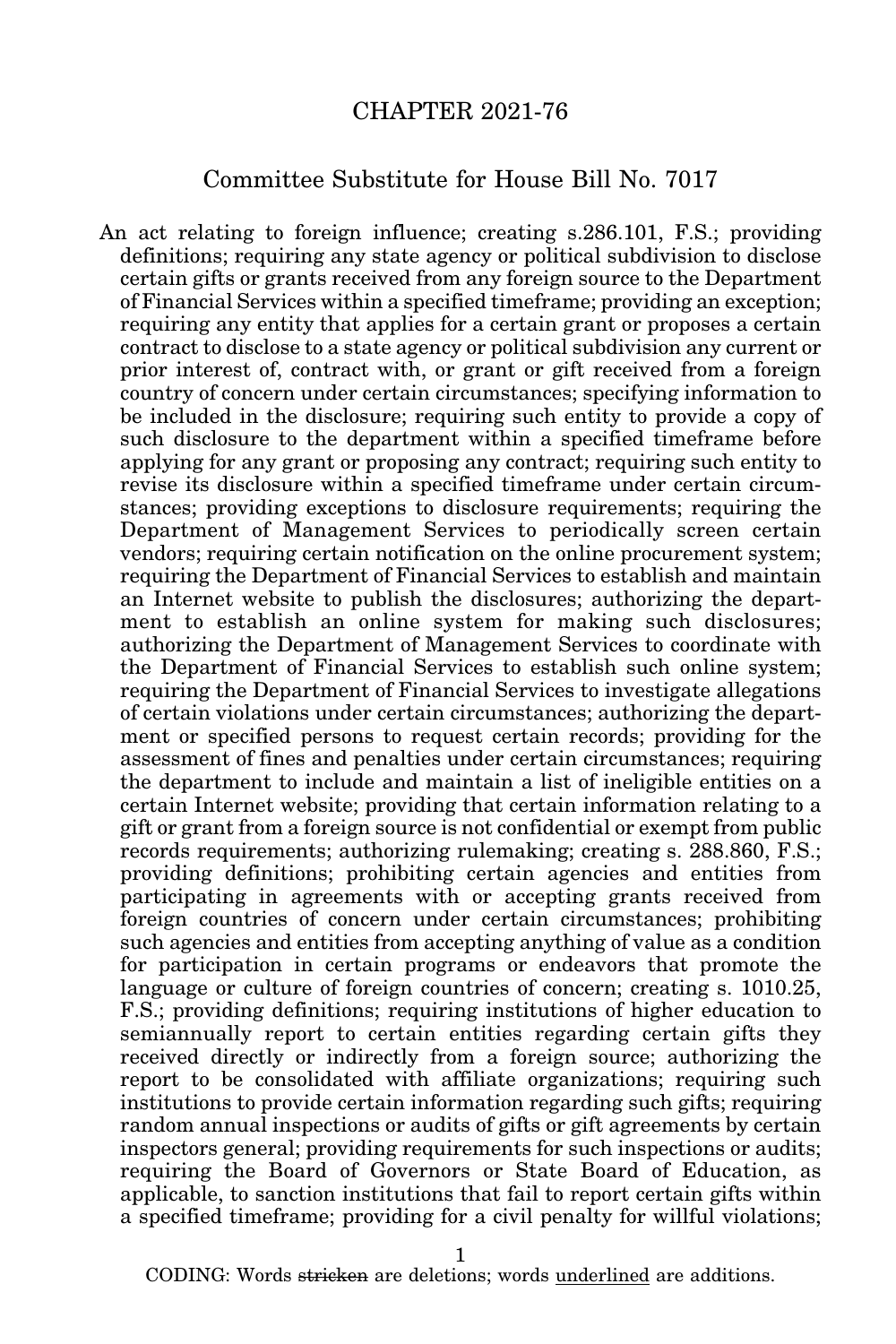requiring that the proceeds from such penalty be deposited in a specified fund; authorizing the Attorney General or the Chief Financial Officer to bring a civil action under certain circumstances; providing for attorney fees and costs; authorizing a whistle-blower to report an undisclosed foreign gift to the Attorney General or the Chief Financial Officer; providing that such whistle-blower retains certain protections and is entitled to a reward; authorizing the Chief Financial Officer to incur expenditures to provide such reward from the penalty recovery; authorizing payment of such reward through an intermediary attorney or trustee designated by the whistle-blower; providing that certain information relating to a gift from a foreign source is not confidential or exempt from public records requirements; providing exceptions; authorizing the Board of Governors and State Board of Education to adopt regulations and rules, respectively; creating s. 1010.35, F.S.; requiring certain state universities and other entities to screen certain foreign applicants seeking employment in specified research positions; requiring such applicants to provide additional specified information as part of the application process; requiring screening to be completed before an interview or offer of employment; requiring the president or chief administrative officer of the state university or entity to designate a research integrity office to verify certain information contained in such applications, search certain public databases, and submit certain information to specified federal agencies; specifying the conditions under which a state university may approve a hire based on a risk-based determination; prohibiting the employment of an applicant who fails to make certain disclosures; providing an exception; requiring certain records to be maintained by the research integrity office; requiring such office to report the identity of any applicant who was rejected for employment to certain law enforcement agencies; requiring certain inspectors general or the Auditor General to perform an operational audit by a specified date; creating s. 1010.36, F.S.; requiring certain state universities and other entities to establish an international travel approval and monitoring program; providing requirements for such program; providing requirements for preapproval and screening for employment-related foreign travel and employment-related foreign activities engaged in by faculty, researchers, and research department staff; requiring state universities and entities to maintain certain records relating to foreign travel and activities for at least 3 years; requiring a state university or entity to provide a certain annual report to the Board of Governors or the governing board of the applicable entity; requiring certain inspectors general or the Auditor General to perform an operational audit by a specified date; providing an effective date.

Be It Enacted by the Legislature of the State of Florida:

Section 1. Section 286.101, Florida Statutes, is created to read:

286.101 Foreign gifts and contracts.—

2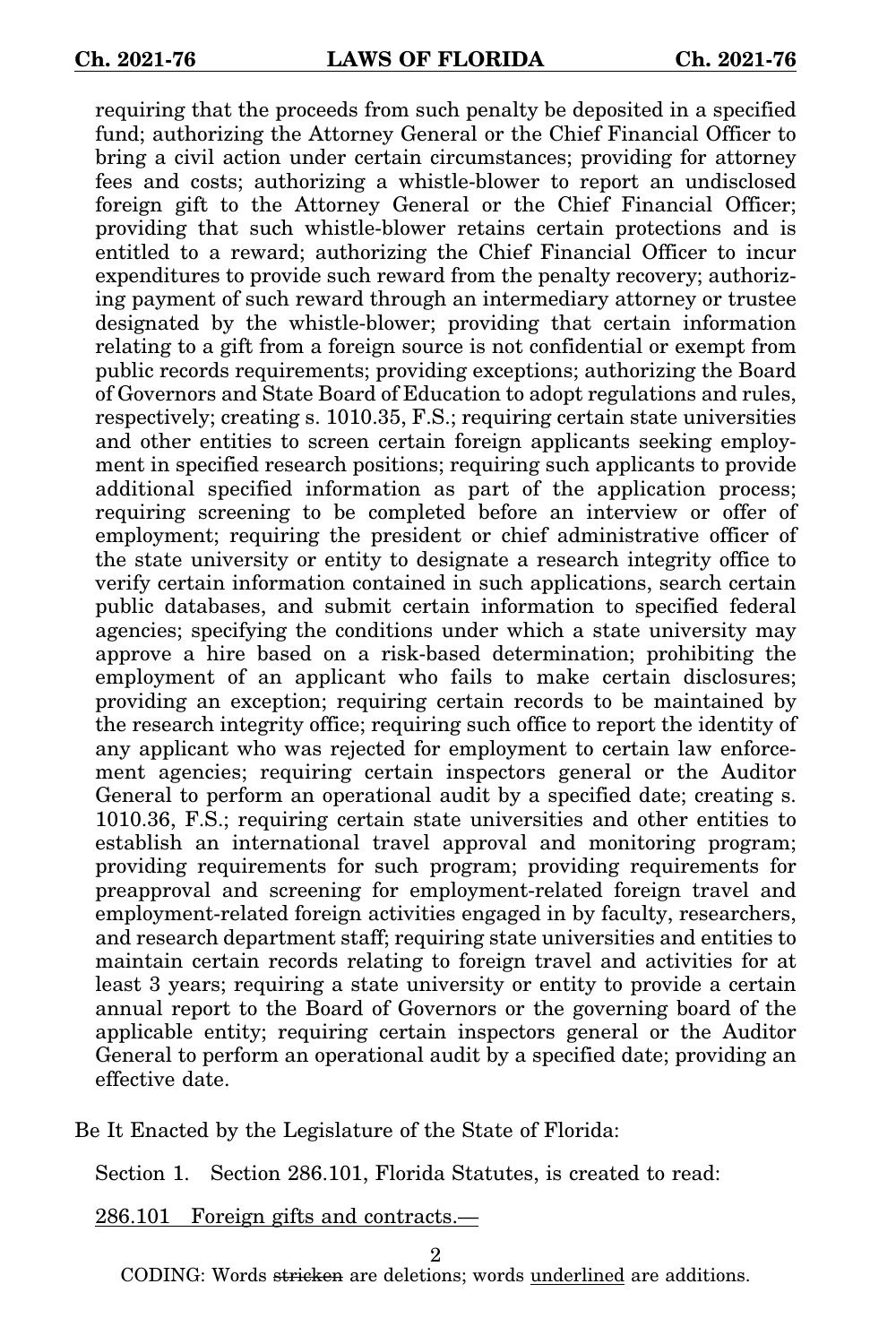(1) As used in this section, the term:

(a) "Contract" means any agreement for the direct benefit or use of any party to such agreement, including an agreement for the sale of commodities or services.

(b) "Foreign country of concern" means the People's Republic of China, the Russian Federation, the Islamic Republic of Iran, the Democratic People's Republic of Korea, the Republic of Cuba, the Venezuelan regime of Nicolás Maduro, or the Syrian Arab Republic, including any agency of or any other entity under significant control of such foreign country of concern.

(c) "Foreign government" means the government of any country, nation, or group of nations, or any province or other political subdivision of any country or nation, other than the government of the United States or the government of a state or political subdivision, including any agent of such foreign government.

(d) "Foreign source" means any of the following:

1. A foreign government or an agency of a foreign government.

2. A legal entity, governmental or otherwise, created solely under the laws of a foreign state or states.

3. An individual who is not a citizen or a national of the United States or a territory or protectorate of the United States.

4. An agent, including a subsidiary or an affiliate of a foreign legal entity, acting on behalf of a foreign source.

(e) "Gift" means any transfer of money or property from one entity to another without compensation.

(f) "Grant" means a transfer of money for a specified purpose, including a conditional gift.

(g) "Interest" in an entity means any direct or indirect investment in or loan to the entity valued at 5 percent or more of the entity's net worth or any form of direct or indirect control exerting similar or greater influence on the governance of the entity.

(h) "State agency" means any agency or unit of state government created or established by law.

(2) Any state agency or political subdivision that receives directly or indirectly any gift or grant with a value of \$50,000 or more from any foreign source shall disclose such gift or grant to the Department of Financial Services within 30 days after receiving such gift or grant. Such disclosure shall include the date of the gift or grant, the amount of the gift or grant, and

3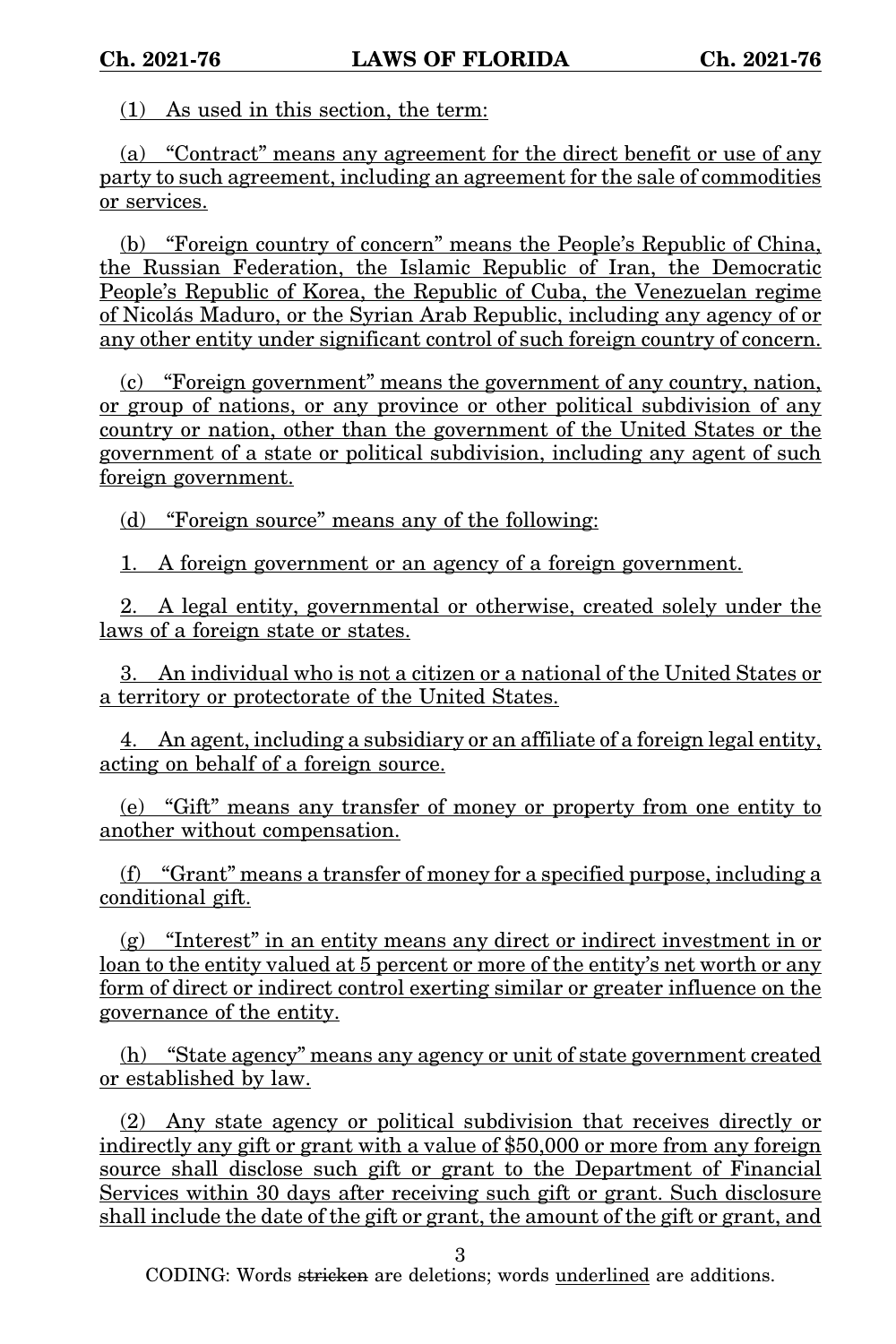the name and country of residence or domicile of the foreign source. Disclosure is not required if such gift or grant is disclosed under s. 1010.25.

(3)(a) Any entity that applies to a state agency or political subdivision for a grant or proposes a contract having a value of \$100,000 or more shall disclose to the state agency or political subdivision any current or prior interest of, any contract with, or any grant or gift received from a foreign country of concern if such interest, contract, or grant or gift has a value of \$50,000 or more and such interest existed at any time or such contract or grant or gift was received or in force at any time during the previous 5 years. Such disclosure shall include the name and mailing address of the disclosing entity, the amount of the contract or grant or gift or the value of the interest disclosed, the applicable foreign country of concern and, if applicable, the date of termination of the contract or interest, the date of receipt of the grant or gift, and the name of the agent or controlled entity that is the source or interest holder. Within 1 year before applying for any grant or proposing any contract, such entity must provide a copy of such disclosure to the Department of Financial Services.

(b) Disclosure under this subsection is not required with respect to:

1. A proposal to sell commodities through the online procurement program established pursuant to s. 287.057(22);

2. A proposal to sell commodities to a university pursuant to Board of Governors Regulation 18.001;

3. An application or proposal from an entity that discloses foreign gifts or grants under subsection  $(2)$  or s. 1010.25:

4. An application or proposal from a foreign source that, if granted or accepted, would be disclosed under subsection (2) or s. 1010.25; or

5. An application or proposal from a public or not-for-profit research institution with respect to research funded by any federal agency.

(c) A disclosure published online pursuant to subsection (5) is deemed disclosed to every state agency and political subdivision for purposes of paragraph (a). From the time a disclosure is made under paragraph (a) through the term of any awarded state grant or contract, the entity must revise its disclosure within 30 days after entering into a contract with or receiving a grant or gift from a foreign country of concern or within 30 days after the acquisition of any interest in the entity by a foreign country of concern.

(4) At least once every 5 years, the Department of Management Services shall screen each vendor of commodities participating in the online procurement system if such vendor has the capacity to fill an order of \$100,000 or more. Screening must be conducted through federal agencies responsible for identifying persons and organizations subject to trade sanctions, embargoes, or other restrictions under federal law. If a vendor

4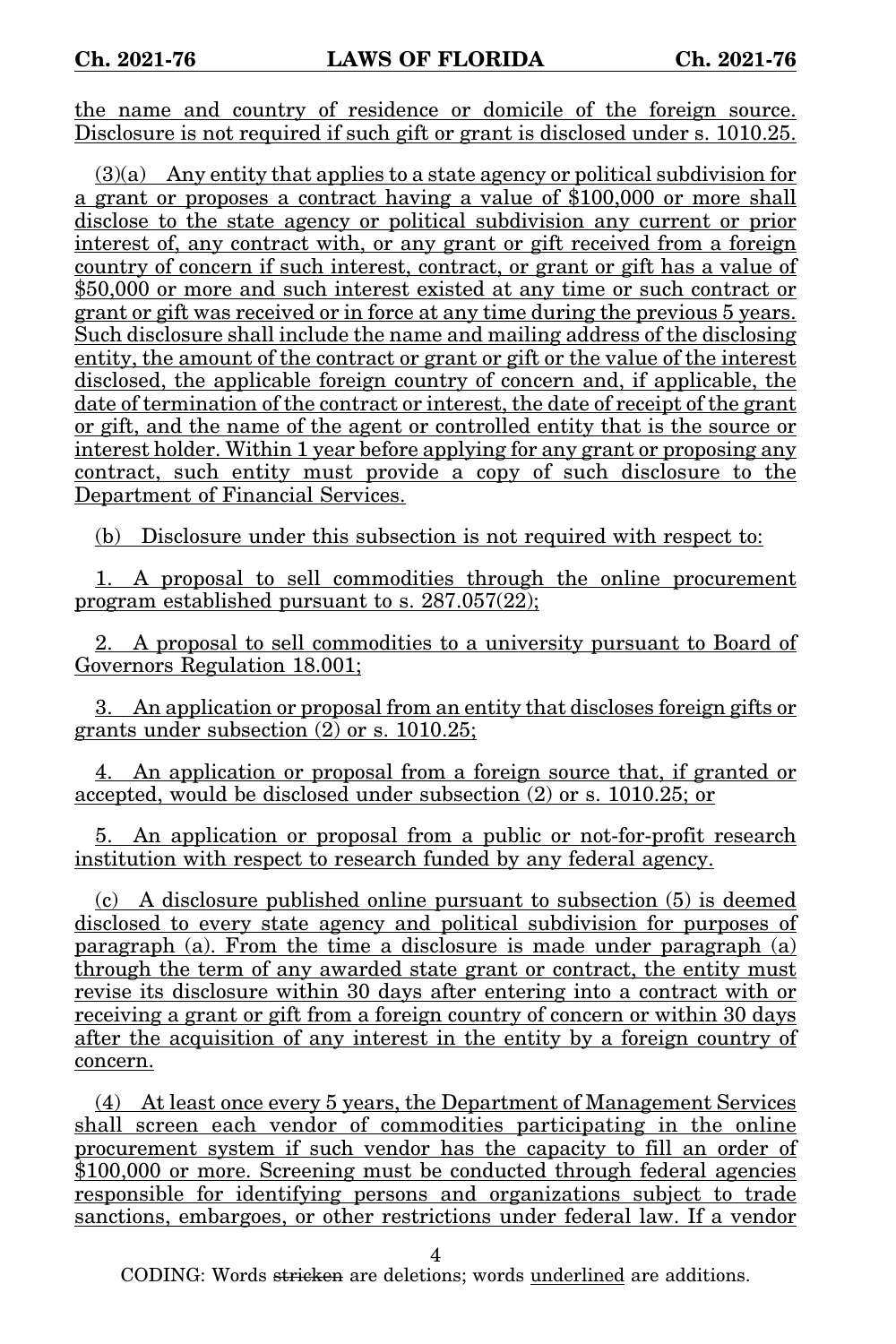is identified as being subject to any such sanctions, embargoes, or other restrictions, the vendor must make the disclosures required under subsection (3) until such restriction expires. A notification regarding the applicability of the disclosure requirement in subsection (3) to the vendor must be included on the online procurement system when applicable. The Department of Management Services must ensure that purchasers through the online procurement system may easily access all disclosures made by vendors participating in the system.

(5) The Department of Financial Services must establish and maintain an Internet website to publish the disclosures required under this section. The Department of Financial Services may establish an online system for making such disclosures. The Department of Management Services may coordinate with the Department of Financial Services to establish the online system.

 $(6)(a)$  Upon receiving a referral from an inspector general or other compliance officer of a state agency or political subdivision or any sworn complaint based upon substantive information and reasonable belief, the Department of Financial Services must investigate an allegation of a violation of this section.

(b) The Department of Financial Services, an inspector general, or any other agent or compliance officer authorized by a state agency or political subdivision may request records relevant to any reasonable suspicion of a violation of this section. An entity must provide the required records within 30 days after such request or at a later time agreed to by the investigating state agency or political subdivision.

 $(7)(a)$  Failure to make a disclosure required under this section or failure to provide records requested under paragraph (6)(b) constitutes a civil violation punishable upon a final order of the Department of Financial Services by an administrative fine of \$5,000 for a first violation or \$10,000 for any subsequent violation.

(b) In addition to any fine assessed under paragraph (a), a final order determining a third or subsequent violation by a state agency or political subdivision must include a determination of the identity of the officer responsible for acceptance of the undisclosed grant or gift. Such order must also include a referral by the Department of Financial Services to the Governor or other officer authorized to suspend or remove the officer responsible for acceptance of the undisclosed grant or gift from public office. A copy of such referral must be provided to the President of the Senate and the Speaker of the House of Representatives for oversight of such suspension and removal authority.

(c) In addition to any fine assessed under paragraph (a), a final order determining a third or subsequent violation by an entity other than a state agency or political subdivision shall automatically disqualify the entity from eligibility for any grant or contract funded by a state agency or any political

5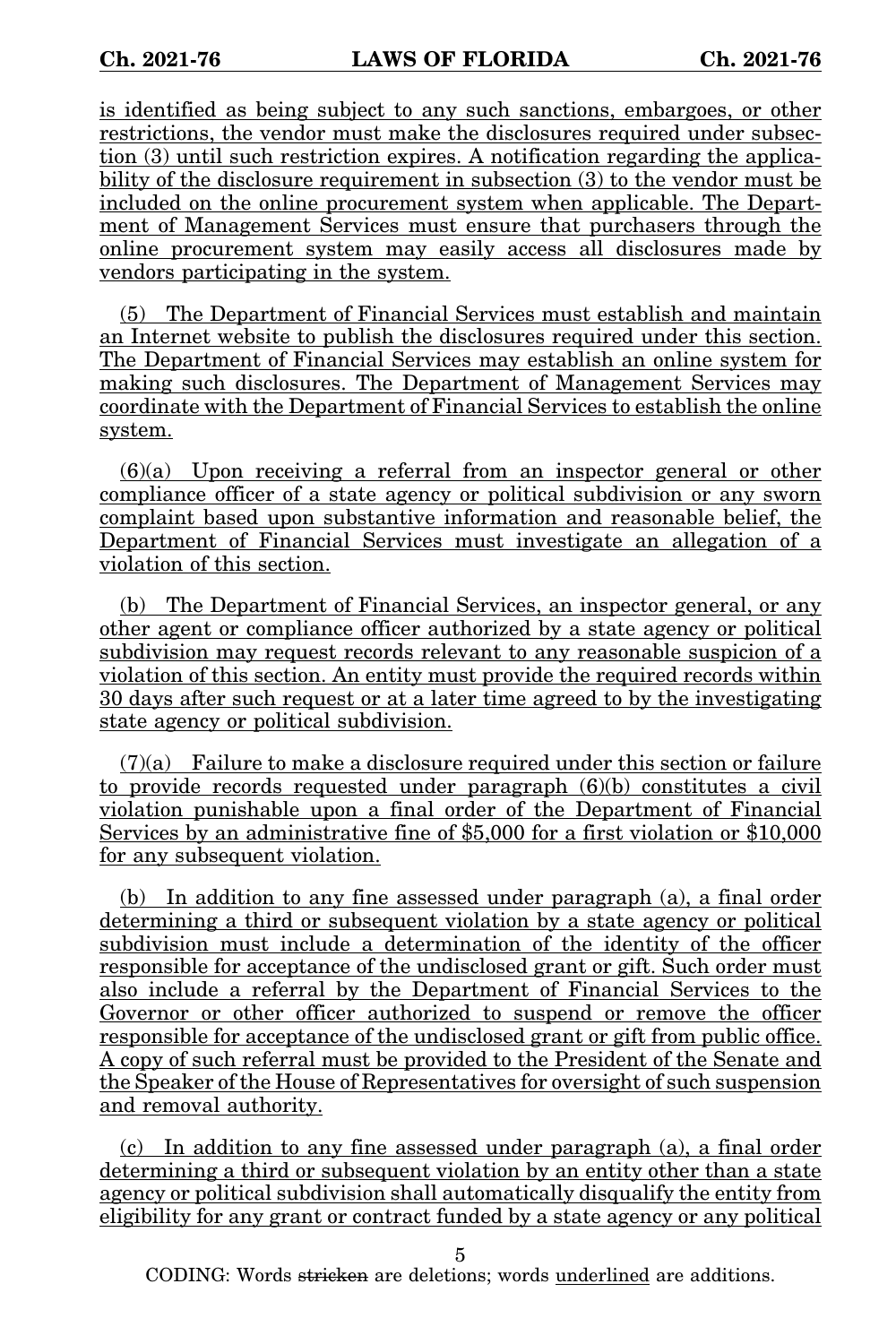subdivision until such ineligibility is lifted by the Administration Commission for good cause. The Department of Financial Services shall include and maintain an active and current list of such ineligible entities on the Internet website maintained under subsection (5).

(8) Information disclosed under subsections (2) and (3) is not confidential or exempt from s. 119.07(1) and s. 24(a), Art. I of the State Constitution.

(9)(a) The Department of Management Services may adopt rules necessary to carry out its responsibilities under this section. The rules may identify the federal agencies to be consulted under subsection (4) and the procedure for notifying a vendor of the disclosure requirements under this section when applicable. The Department of Management Services may also adopt rules providing for the application of this section to the online procurement system.

(b) The Department of Financial Services may adopt rules necessary to carry out its responsibilities under this section.

(c) Any rules necessary to implement this section must be published by December 31, 2021, unless the applicable department head certifies in writing that a delay is necessary and the date by which the proposed rules will be published. Such certification must be published in the Florida Administrative Register and a copy provided to the Joint Administrative Procedures Committee.

Section 2. Section 288.860, Florida Statutes, is created to read:

288.860 International cultural agreements.—

(1) As used in this section, the term:

(a) "Foreign country of concern" means the People's Republic of China, the Russian Federation, the Islamic Republic of Iran, the Democratic People's Republic of Korea, the Republic of Cuba, the Venezuelan regime of Nicolás Maduro, or the Syrian Arab Republic, including any agency of or any other entity under significant control of such foreign country of concern.

(b) "Political subdivision" has the same meaning as in s. 1.01(8) and includes any entity under the control of or established for the benefit of the political subdivision.

(c) "Public school" means any education institution under the supervision of a school district and any entity under the control of or established for the benefit of a public school or school district.

(d) "State agency" means any agency or unit of state government created or established by law and any entity under the control of or established for the benefit of a state agency.

6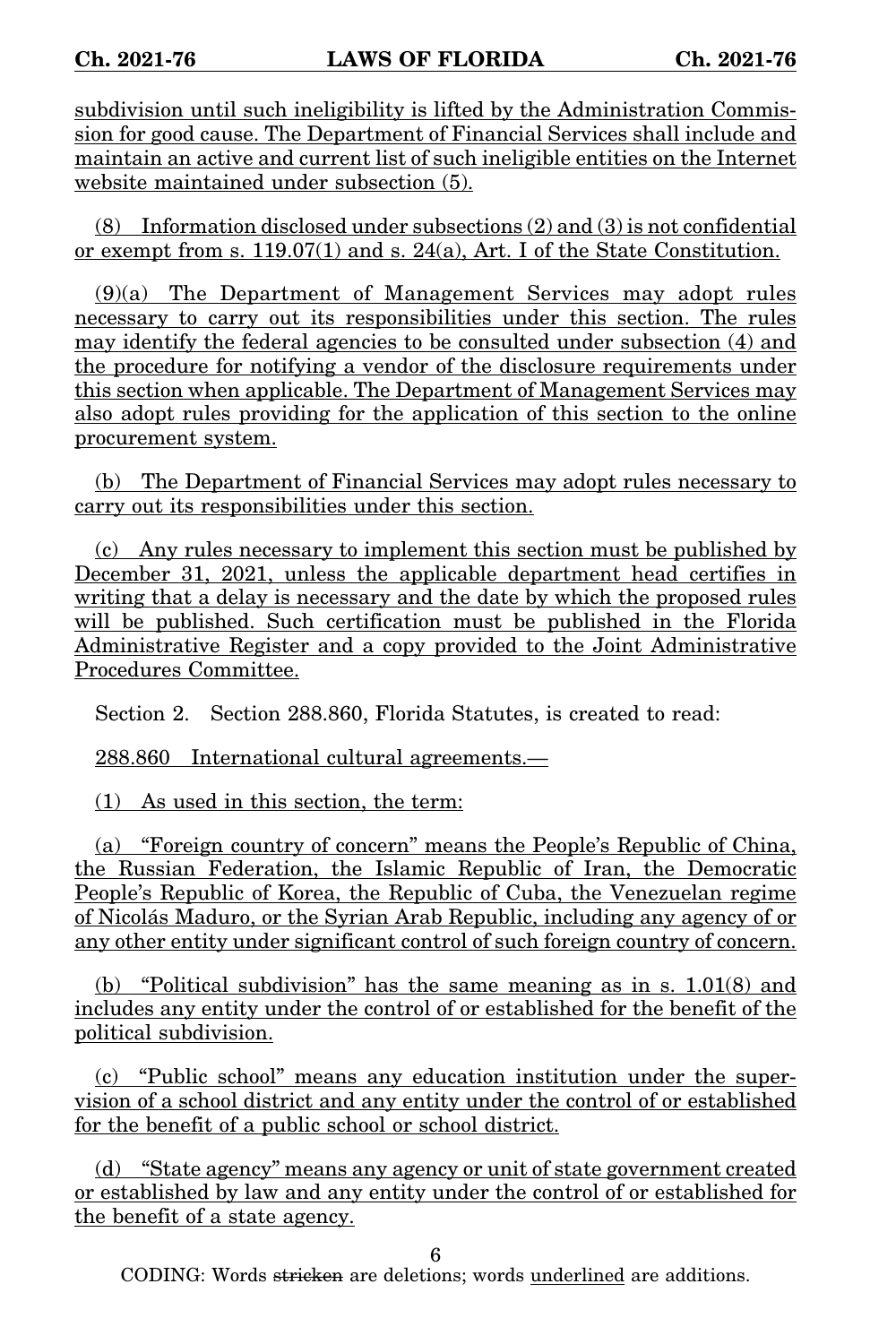(e) "State college" means any postsecondary education institution under the supervision of the State Board of Education, including any entity under the control of or established for the benefit of a state college.

(f) "State university" means any state university under the supervision of the Board of Governors, including any entity under the control of or established for the benefit of a state university.

(2) A state agency, political subdivision, public school, state college, or state university authorized to expend state-appropriated funds or levy ad valorem taxes may not participate in any agreement with or accept any grant from a foreign country of concern, or any entity controlled by a foreign country of concern, which:

(a) Constrains the freedom of contract of such public entity;

(b) Allows the curriculum or values of a program in the state to be directed or controlled by the foreign country of concern; or

(c) Promotes an agenda detrimental to the safety or security of the United States or its residents. Prior to the execution of any cultural exchange agreement with a foreign country of concern, the substance of the agreement shall be shared with federal agencies concerned with protecting national security or enforcing trade sanctions, embargoes, or other restrictions under federal law. If such federal agency provides information suggesting that such agreement promotes an agenda detrimental to the safety or security of the United States or its residents, the public entity may not enter into the agreement.

(3) A state agency, political subdivision, public school, state college, or state university may not accept anything of value conditioned upon participation in a program or other endeavor to promote the language or culture of a foreign country of concern.

Section 3. Section 1010.25, Florida Statutes, is created to read:

1010.25 Foreign gift reporting.—

(1) As used in this section, the term:

(a) "Affiliate organization" means any entity under the control of or established for the benefit of an organization required to report under this section, including a direct-support organization.

(b) "Contract" means any agreement for the acquisition by purchase, lease, or barter of property or services by the foreign source, for the direct benefit or use of either of the parties, and any purchase, lease, or barter of property or services from a foreign country of concern as defined in s.  $286.101(1)(b)$ .

7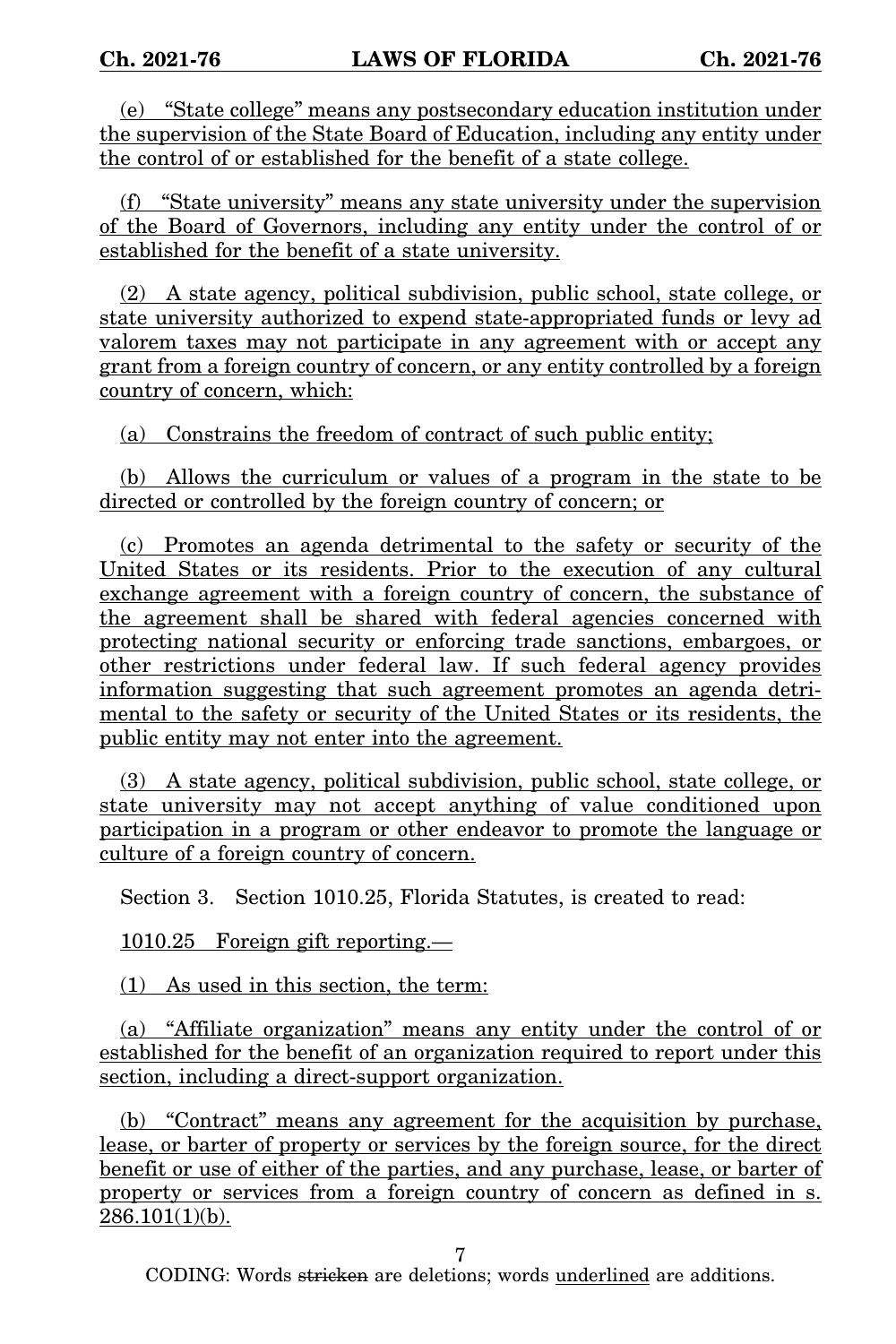(c) "Direct-support organization" has the same meaning as provided in ss.  $1004.28(1)(a)$ ,  $1004.70(1)(a)$ , and  $1004.71(1)(a)$ .

(d) "Foreign government" means the government of any country, nation, or group of nations, or any province or other political subdivision of any country or nation, other than the government of the United States or the government of a state or political subdivision, including any agent of such foreign government.

(e) "Foreign source" means any of the following:

1. A foreign government or an agency of a foreign government.

2. A legal entity, governmental or otherwise, created solely under the laws of a foreign state or states.

3. An individual who is not a citizen or a national of the United States or a territory or protectorate of the United States.

4. An agent, including a subsidiary or an affiliate of a foreign legal entity, acting on behalf of a foreign source.

(f) "Gift" means any contract, gift, grant, endowment, award, or donation of money or property of any kind, or any combination thereof, including a conditional or an unconditional pledge of such contract, gift, grant, endowment, award, or donation. For purposes of this paragraph, the term "pledge" means a promise, an agreement, or an expressed intention to give a gift.

(g) "Institution of higher education" means a state university, an entity listed in subpart B of part II of chapter 1004 that has its own governing board, a Florida College System institution, an independent nonprofit college or university that is located in and chartered by the state and grants baccalaureate or higher degrees, any other institution that has a physical presence in the state and is required to report foreign gifts or contracts pursuant to 20 U.S.C. s. 1011f, or an affiliate organization of an institution of higher education.

(2) Each institution of higher education must semiannually report, each January 31 and July 31, any gift received directly or indirectly from a foreign source with a value of \$50,000 or more during the fiscal year. If a foreign source provides more than one gift directly or indirectly to an institution of higher education in a single fiscal year and the total value of those gifts is \$50,000 or more, all gifts received from that foreign source must be reported. For purposes of this subsection, a gift received from a foreign source through an intermediary shall be considered an indirect gift to the institution of higher education. An institution of higher education may consolidate its report with that of all its affiliate organizations. A report required under this subsection must be made to the following entities:

8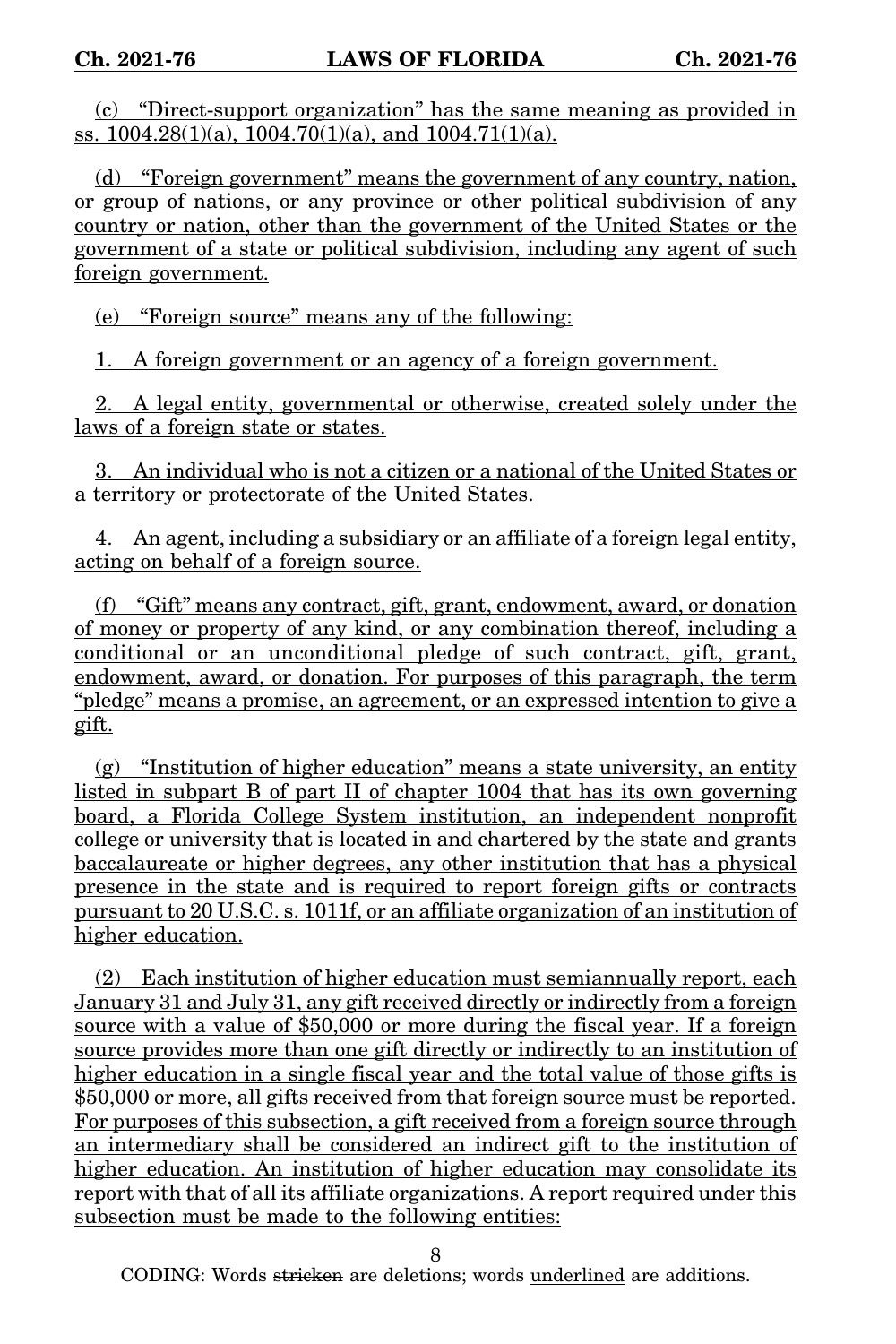(a) The Board of Governors, if the recipient is a state university, an entity listed in subpart B of part II of chapter 1004 that has its own governing board, or an affiliate organization of such university or entity.

(b) Unless already reported to the Board of Governors pursuant to paragraph (a), the State Board of Education, if the recipient is any other institution of higher education or an affiliate organization of such institution.

(3) For each gift subject to the reporting requirement in subsection (2), the report of the institution of higher education must provide all of the following information, unless otherwise prohibited or deemed confidential under federal law having no exemption applicable to such reporting:

(a) The amount of the gift and the date it was received.

(b) The contract start and end date if the gift is a contract.

(c) The name of the foreign source and, if not a foreign government, the country of citizenship, if known, and the country of principal residence or domicile of the foreign source.

(d)1. A copy of a gift agreement between the foreign source and the institution of higher education, signed by the foreign source and the chief administrative officer of the institution of higher education, or their respective designees, which must include a detailed description of the purpose for which the gift will be used by the institution of higher education, the identification of the persons for whom the gift is explicitly intended to benefit, and any applicable conditions, requirements, restrictions, or terms made a part of the gift regarding the control of curricula, faculty, student admissions, student fees, or contingencies placed upon the institution of higher education to take a specific public position or to award an honorary degree. With respect to an agreement containing information protected from disclosure under s. 1004.22(2), an abstract and redacted copy providing all required information that is not so protected may be submitted in lieu of a copy of the agreement.

2. Beginning July 1, 2022, the Inspector General of the Board of Governors or the Inspector General of the Department of Education, as applicable, shall annually, within existing resources, randomly inspect or audit at least 5 percent of the total number of gifts disclosed by or gift agreements received from institutions of higher education pursuant to this paragraph during the previous year to determine an institution's compliance with the requirements of this section with respect to the gifts and gift agreements reviewed.

3. Upon the request of the Governor, the President of the Senate, or the Speaker of the House of Representatives, the Inspector General of the Board of Governors or the Inspector General of the Department of Education, as applicable, must inspect or audit a gift or gift agreement.

9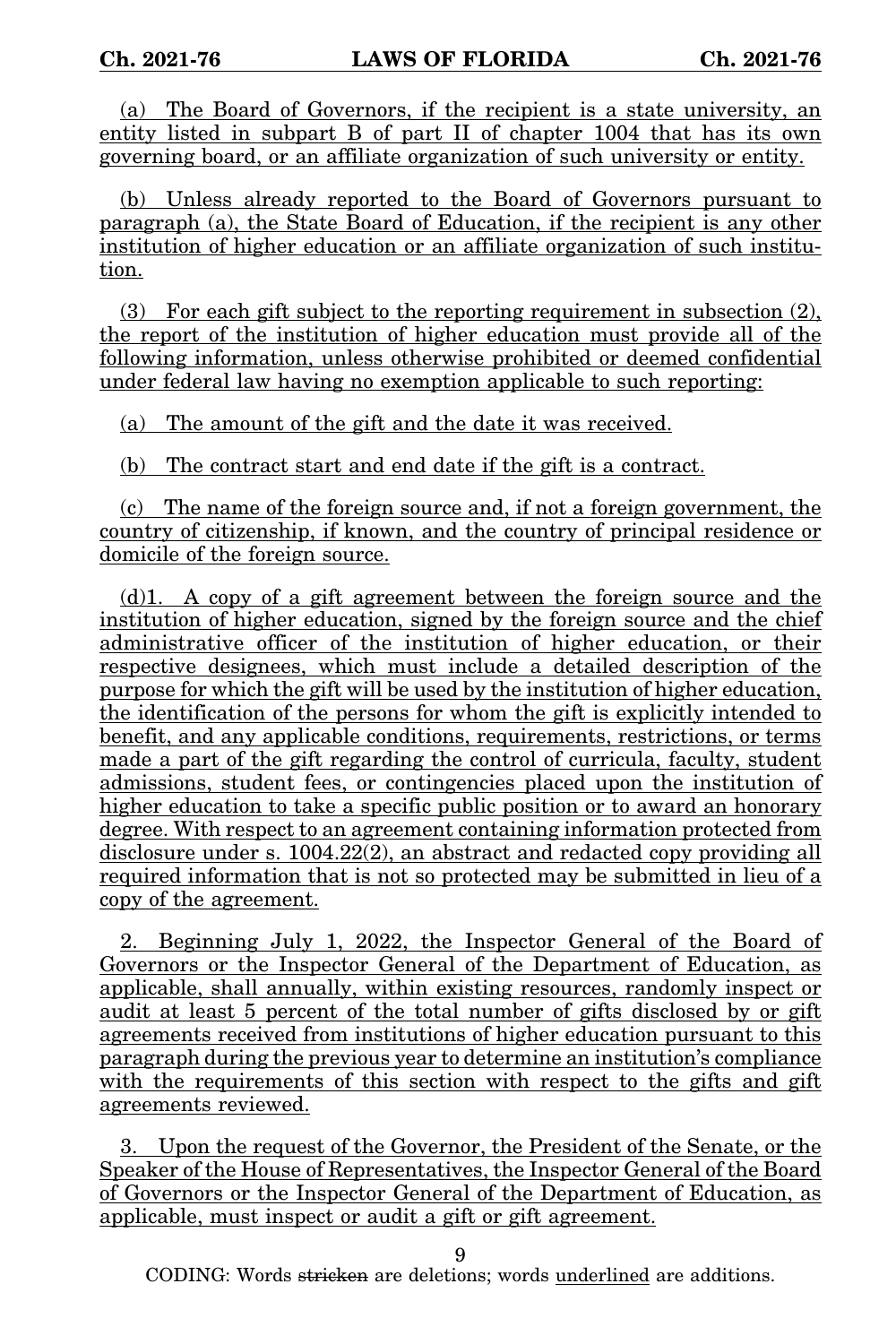(4) The State Board of Education or the Board of Governors, as applicable, shall exercise the authority provided pursuant to s. 1008.32 or s. 1008.322, respectively, to sanction an institution of higher education that fails to report a reportable gift within 60 days after the reporting deadlines established in subsection (2).

(5)(a) An institution of higher education that knowingly, willfully, or negligently fails to disclose the information required by this section shall be subject to a civil penalty of 105 percent of the amount of the undisclosed gift, payable only from nonstate funds of the institution of higher education or the affiliate organization that received such gift. The recovered funds must be deposited into the General Revenue Fund. The Board of Governors and the State Board of Education, as applicable, may administratively enforce this section and impose the civil penalty as an administrative penalty.

(b) In the absence of enforcement by the Board of Governors or the State Board of Education, as applicable, the Attorney General or the Chief Financial Officer may bring a civil action to enforce this section. If such action is successful, the Attorney General or the Chief Financial Officer, as applicable, is entitled to reasonable attorney fees and costs.

(c) A whistle-blower who reports an undisclosed foreign gift to the appropriate inspector general may also report such undisclosed foreign gift to the Attorney General or the Chief Financial Officer and retain whistleblower protection under s. 112.3188. Such whistle-blower shall be entitled to receive a reward in the amount of 25 percent of any penalty recovered by the Board of Governors, the State Board of Education, the Attorney General, or the Chief Financial Officer under this section. The Chief Financial Officer is authorized to incur expenditures to provide such reward from the penalty recovery. The reward may be paid through an intermediary attorney or trustee designated by the whistle-blower.

(6) Information reported under subsection (3) is not confidential or exempt from s. 119.07(1) and s. 24(a), Art. I of the State Constitution, except as provided in s. 1004.22(2) or unless protected by any statute as a trade secret as defined in s. 688.002 or s. 812.081(1)(c).

(7) The Board of Governors may adopt regulations, and the State Board of Education may adopt rules, to implement this section.

Section 4. Section 1010.35, Florida Statutes, is created to read:

1010.35 Screening foreign researchers.—

(1) Each state university or entity listed in subpart A or subpart B of part II of chapter 1004 that receives state appropriations or state tax revenue and has a research budget of \$10 million or more must screen applicants seeking employment in research or research-related support positions, graduate and undergraduate students applying for research or research-related support positions, and applicants for positions of visiting researcher who are citizens

10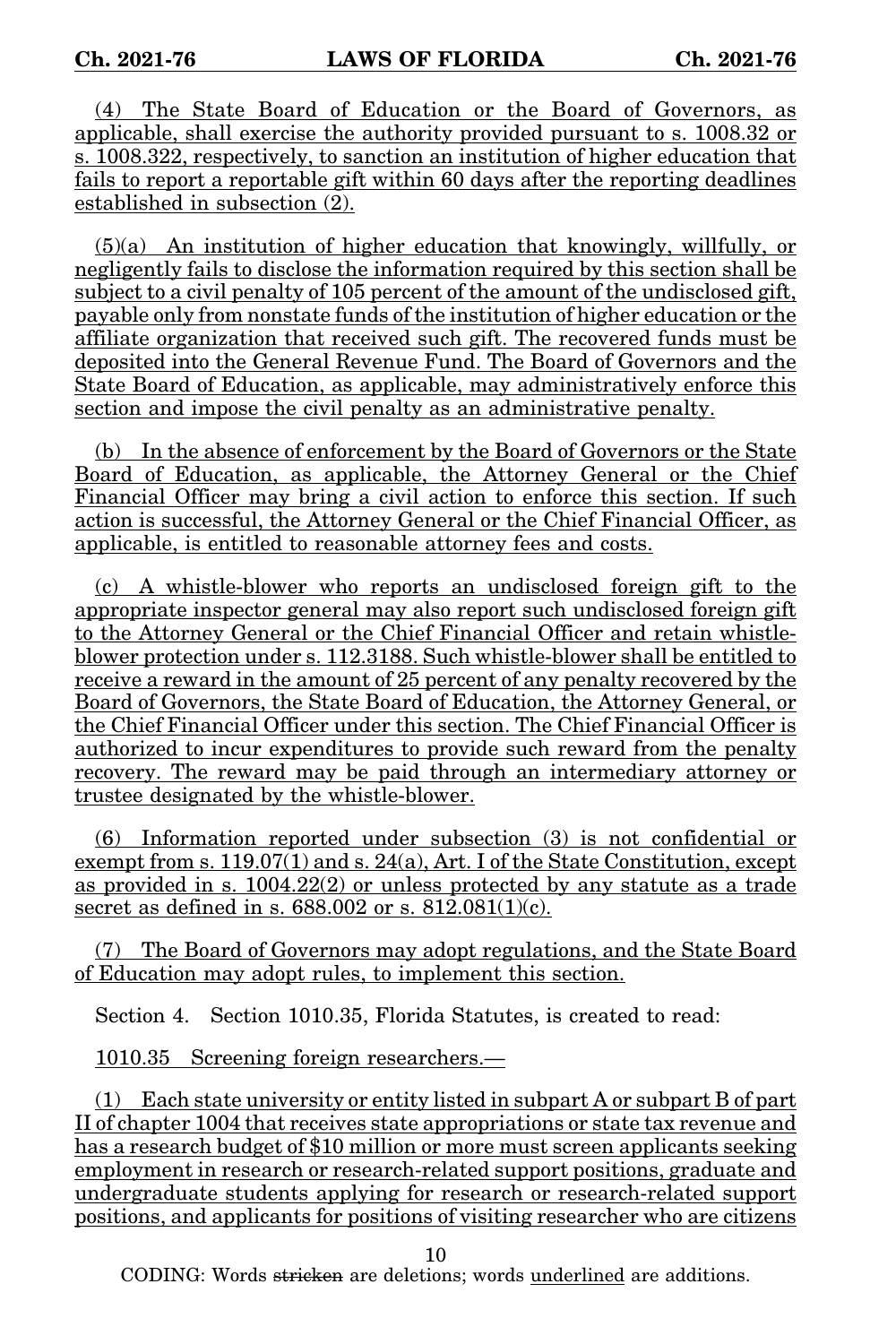of a foreign country and who are not permanent residents of the United States, or who are citizens or permanent residents of the United States who have any affiliation with an institution or program, or at least 1 year of prior employment or training, excepting employment or training by an agency of the United States government, in a foreign country of concern as defined in s. 286.101. Such screening is required prior to interviewing such applicant or offering to such applicant a position of employment or of visiting researcher. At the discretion of the university or entity, other applicants for such positions may be screened.

(2) In addition to satisfying all employment and enrollment qualifications imposed by federal law, the Board of Governors or the governing board of the applicable entity must require the following of applicants included in subsection (1):

(a) A foreign applicant must submit a complete copy of the applicant's passport and most recently submitted Online Nonimmigrant Visa Application, DS-160. After extraction of all information relevant to the requirements of this section, a university or entity may destroy or return the copy of the DS-160 submitted by an applicant.

(b) All applicants described in subsection (1) must submit a complete resume and curriculum vitae, including every institution of higher education attended; all previous employment since the applicant's 18th birthday; a list of all published material for which the applicant received credit as an author, a researcher, or otherwise or to which the applicant contributed significant research, writing, or editorial support; a list of the applicant's current and pending research funding from any source, including funder, amount, applicant's role on the project, and brief description of the research; and a full disclosure of nonuniversity professional activities, including any affiliation with an institution or program in a foreign country of concern. For applicants who have been continually employed or enrolled in a postsecondary education institution in the United States for 20 years or more, the resume may, but need not, include employment history before the most recent 20 years.

(3) The president or chief administrative officer of the state university or applicable entity shall designate a research integrity office to review all materials required in subsection (2) and take reasonable steps to verify all attendance, employment, publications, and contributions listed in the application required in subsection (2) prior to any interview of or offer of a position to the applicant. Reasonable steps include searching public databases for research publications and presentations and public conflict of interest records to identify any research publication or presentation that may have been omitted from the application, contacting all employers of the most recent 10 years to verify employment, contacting all institutions of higher education attended to verify enrollment and educational progress, searching public listings of persons subject to sanctions or restrictions under federal law, submitting the applicant's name and other identifying information to the Federal Bureau of Investigation or any federal agency reasonably

11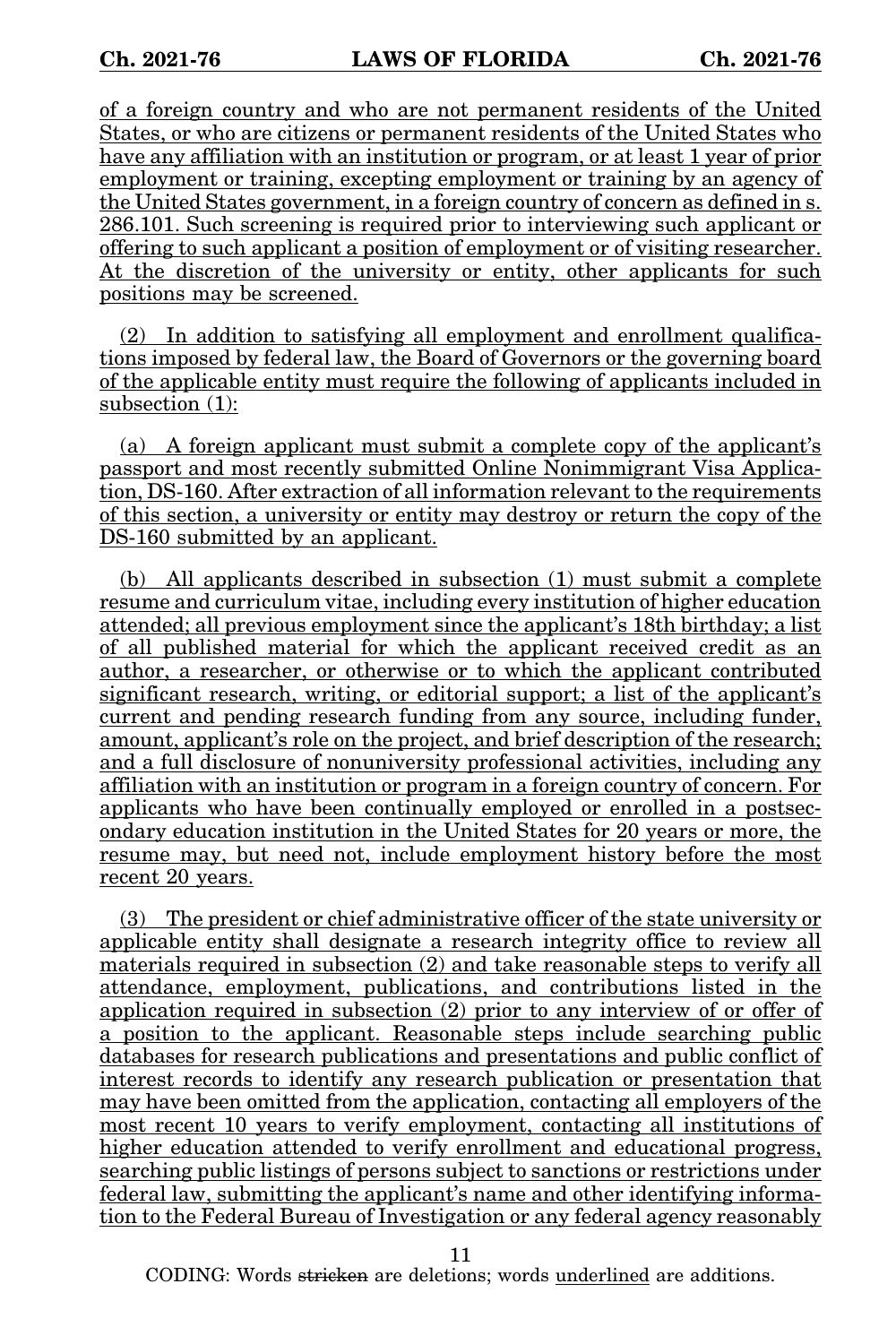willing to scrutinize such applicant for national security or counterespionage purposes, and any other steps deemed appropriate to the office. The state university or applicable entity may also direct the office to approve applicants for hire based on a risk-based determination considering the nature of the research and the background and ongoing affiliations of the applicant.

(4) The requirements of this section must be completed before interviewing or offering any position to an individual described in subsection (1) in any research or research-related support position and before granting such individual any access to research data or activities or other sensitive data. An applicant who must be screened under this section may not be employed in any research or research-related support position if he or she fails to disclose a substantial educational, employment, or research-related activity or publication or presentation at the time of submitting the application required in subsection (2), unless the department head, or a designee, certifies in writing the substance of the nondisclosure and the reasons for disregarding such failure to disclose. A copy of such certification must be kept in the investigative file of the research integrity office and must be submitted to the nearest Federal Bureau of Investigation field office.

(5) The research integrity office must report to the nearest Federal Bureau of Investigation field office, and to any law enforcement agency designated by the Governor or the Board of Governors and the governing board of the applicable entity described in subsection (1), the identity of any applicant who was rejected for employment based on the scrutiny required by this section or other risk-based screening.

(6) By July 1, 2025, the Inspector General of the Board of Governors, the inspector general of an entity described in subsection (1), or the Auditor General must perform an operational audit regarding the implementation of this section.

Section 5. Section 1010.36, Florida Statutes, is created to read:

1010.36 Foreign travel; research institutions.—

 $(1)$  By January 1, 2022, each state university or entity listed in subpart A or subpart B of part II of chapter 1004 that receives state appropriations or state tax revenue and has a research budget of \$10 million or more must establish an international travel approval and monitoring program. The program must require preapproval and screening by a research integrity office designated by the president or chief administrative officer of the state university or entity for any employment-related foreign travel and employment-related foreign activities engaged in by all faculty, researchers, and research department staff. Such requirement is in addition to any other travel approval process applicable to the state university or entity.

(2)(a) Preapproval by the research integrity office must be based on the applicant's review and acknowledgement of guidance published by the

12